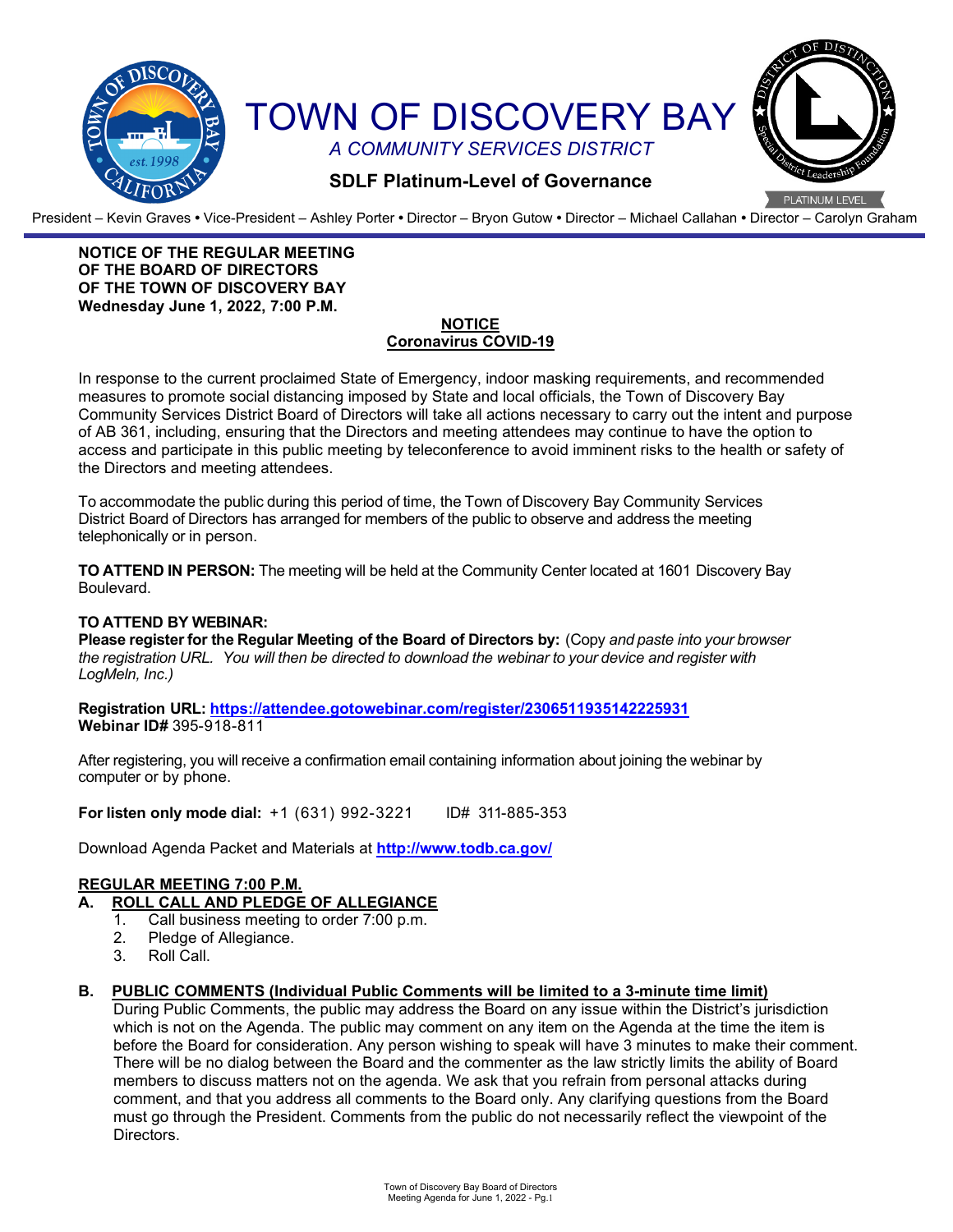## **C. CONSENT CALENDAR**

All matters listed under the CONSENT CALENDAR are considered by the District to be routine and will be enacted by one motion.

- 1. Approve Regular Board of Directors DRAFT Meeting minutes from May 18, 2022.
- 2. Approve Special Board of Directors DRAFT Meeting minutes from May 19, 2022.
- 3. Approve Register of District Invoices.
- 4. Approve Resolution 2022-17 Re-Authorizing Remote Teleconference Meetings of the Legislative Body of the Town of Discovery Bay Community Services District Pursuant to the Brown Act Provisions.
- 5. Authorize Board Member Attendance and Activity Participation at the 2022 CSDA Conference in Palm Desert, August 22 through August 25, 2022.
- 6. Approve Herwit Wastewater Engineering Contract for FY22/23
- 7. Ratify and Renumber Resolution No. 2022-07 Passed by the Board on March 16, 2022 to Resolution No. 2022-07a.

#### **D. AREA AGENCIES AND LIAISON REPORTS / PRESENTATIONS**

- 1. Supervisor Diane Burgis, District III Report.
- 2. Sheriff's Office Report.
- 3. CHP Report.
- 4. East Contra Costa Fire Protection District Report.

## **E. PRESENTATIONS**

1. None.

## **F. DISCUSSION AND POSSIBLE ACTION**

- 1. Discussion and Possible Action Regarding the Fiscal Year 2022-23 Proposed Draft Operating, Capital and Revenue Budgets.
- 2. Discussion and Possible Action to Adopt Resolution No. 2022-18 Approving Annual Discovery Bay Lighting and Landscape Zone #8 Appropriations Limit for FY 2022/23.
- 3. Discussion and Possible Action to Authorize the Board President Send a Letter to the County Supervisors Urging a No Vote on a General Plan Amendment Feasibility Study to Change the Land Use Designation for the Property at the Corner of Discovery Bay Blvd. and Sandpoint Road from "Commercial" to "Mixed Use."

## **G. MANAGER'S REPORT**

## **H. GENERAL MANAGER'S REPORT**

## **I. DIRECTOR REPORTS**

- 1. Standing Committee Reports.
	- a. Internal Operations Committee Meeting (Committee Members Michael Callahan and Carolyn Graham). June 1, 2022.
	- b. Finance Committee Meeting (Committee Members Kevin Graves and Bryon Gutow). June 1, 2022.
	- c. Water and Wastewater Committee Meeting (Committee Members Kevin Graves and Ashley Porter). June 1, 2022.
- 2. Other Reportable Items.

## **J**. **DIRECTORS REGIONAL MEETING AND TRAINING REPORTS**

1. Tri Delta Transit Meeting – May 25, 2022 (Director Graham).

## **K. CORRESPONDENCE RECEIVED**

None.

#### **L. FUTURE AGENDA ITEMS**

- **M. OPEN SESSION DISCLOSURE OF CLOSED SESSION AGENDA** None.
- **N. CLOSED SESSION:** None.